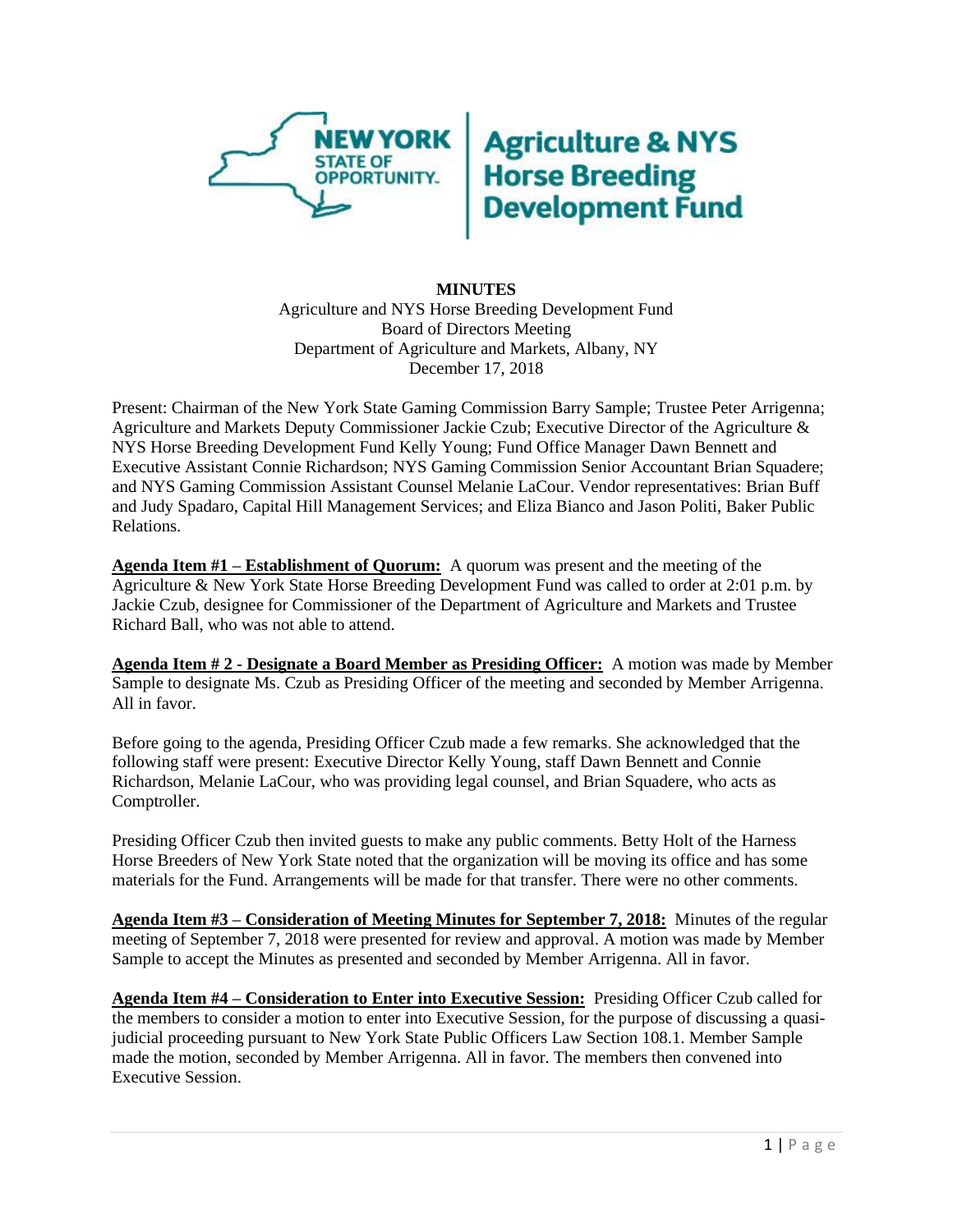**Return from Executive Session:** Upon returning from Executive Session, Presiding Officer Czub thanked everyone for their patience and explained that the Trustees considered the matter of Jeffrey C. Johnson Jr. This was an appeal of Mr. Johnson's positive drug tests on July 15, 2016 at the Erie County Fair.

The Board announced their agreement to sustain the Hearing Officer Report and Recommendation stating, "Based on the evidence in this matter, we hereby recommend that the rule violations found and penalties assessed by the Presiding Judge be affirmed."

As a result, Executive Director Kelly Young will sign off on the Findings and Order implementing this decision by the Board.

**Agenda Item #5 – Consideration of 2019 Conditions:** Presiding Officer Czub summarized the proposed changes reviewed by the Trustees to conditions for the New York Sire Stakes #60 (foals of 2018), the Excelsior Series for 2019 and the County Fair Series for 2019.

Changes made in all three sets of conditions:

- 1. Addition of a requirement that a horse start in at least one leg of the series to draw into the final.
- 2. Tightening of the language regarding drug positive penalties.
- 3. Ability to declare a horse ineligible if the owner has outstanding debt to the Fund.
- 4. Updates to the staking payment mailing address to the Fund office in Schenectady.

The Excelsior Conditions also contained the following changes:

- 1. Addition of language to clarify the current practice of allowing horses to move down from the A to B level one time if they have not raced in the B level during the year.
- 2. Clarification that trainer entries will be separated into different divisions if possible.

The County Fair Conditions had the most significant proposed changes, including:

- 1. A four-day box for declaring into a race instead of a three-day box and the ability to utilize a central entry hotline for all the fairs.
- 2. Updated language related to the national change to microchipping horses for identification.
- 3. Language that allows the Fund to breath analyze any individual taking a horse onto the track.
- 4. A change in the way points are awarded in the case of a canceled race—instead of proration of points, it is proposed that all horses on the grounds will be awarded 10 points.

Trustee Arrigenna asked for clarification on the genesis of some changes. Executive Director Young noted that some changes were from staff and others were supported by Harness Horse Breeders, such as for the Excelsior Series separating trainer entries and clarifying moving up and down between the A and B levels. He also asked if feedback was received from the industry on the change to county fair points in the event of a cancellation. Young replied that Harness Horse Breeders was asked for feedback and the Fund's County Fair Inspectors talked with many horsemen and solicited feedback at the County Fair Finals. She noted that county fair participants largely supported a flat number of points being awarded as opposed to what could be an uneven number in the prior manner of splitting "available points" in a given division. Holt confirmed that there were concerns about county fair points for canceled events in 2018 and this solution is a fair resolution.

The Trustees approved each set of conditions separately. Member Sample made a motion to adopt with changes the conditions for New York Sire Stakes #60 (foals of 2018). Seconded by Member Arrigenna. All in favor. Member Sample made a motion to adopt with changes the conditions for the Excelsior Series in 2019. Seconded by Member Arrigenna. All in favor. Member Arrigenna made a motion to adopt with changes the conditions for the County Fair Series in 2019. Seconded by Member Sample. All in favor.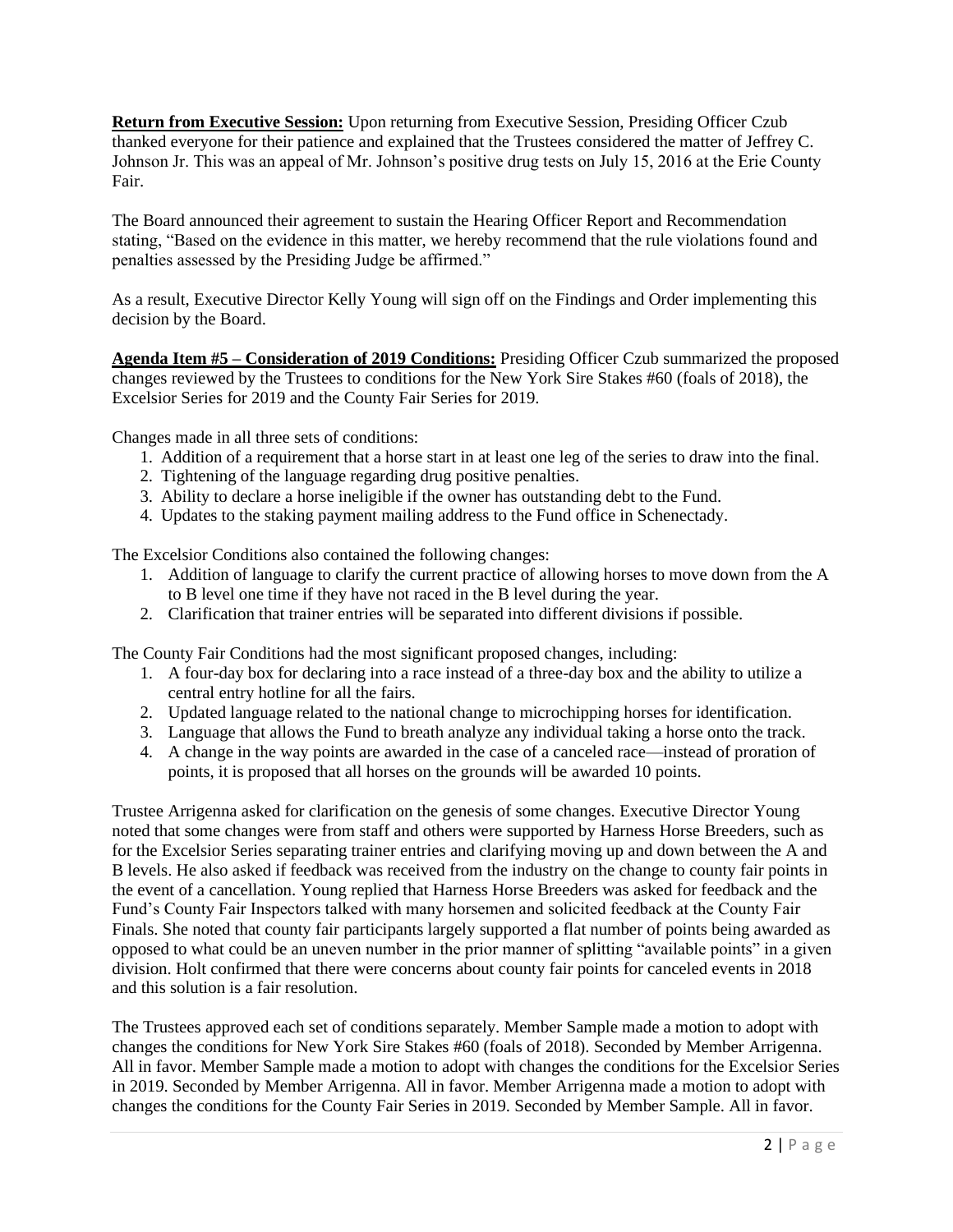**Agenda Item #6 – Consideration of 2019 NYSS Schedules**: Presiding Officer Czub reviewed the proposed New York Sire Stakes and Excelsior Series schedule for 2019, agreed to by all seven harness tracks. She noted that the Night of Champions will be held a week earlier than it was in 2018, scheduled for Saturday, Sept. 14, at Batavia Downs. The Consolations are scheduled for Sunday, Sept. 15, at Vernon Downs—which will work well with the nearby Morrisville Yearling Sale planned for earlier that day. The Excelsior Series Finals will be held at Saratoga on Saturday, Sept. 21.

Member Arrigenna made a motion to accept the New York Sire Stakes and Excelsior Series Schedule for 2019. Seconded by Member Sample. All in favor.

**Agenda Item #7 – Consideration of 2019 Purses:** Presiding Officer Czub reviewed the purse schedules proposed for 2019. There was a slight adjustment to purses for Sire Stakes legs to accommodate an anticipated decline in income. This represents a very small decrease of \$192,000. She noted the Fund will provide an estimated \$9.4 million for Sire Stakes purses. Of that, \$1.8 million is allocated for the Sire Stakes finals, keeping them at \$225,000 per division. The Consolation events would again be worth \$40,000 each next year. The Excelsior purse levels were proposed to remain the same, at a total of \$3.8 million for the legs, and feature \$55,000 finals for each division.

Member Arrigenna made a motion to approve the 2019 New York Sire Stakes and Excelsior Series purses, seconded by Member Sample. All in favor.

**Agenda Item #8 – Consideration of 2019 Budget:** Presiding Officer Czub noted that the Members have an extensive budget book that lays out projected revenues to the Fund and anticipated expenses in detail. She noted that the budget was very similar to last year and highlighted a few notable differences. The budget provides for revenue and expenses of \$16.765 million.

On the Expenses side of the Budget:

- **a. Administration Costs** In line with the small decrease in Sire Stakes purses, the Administrative budget is decreasing by \$30,000, also 3%. This represents efficiencies in staffing expenses despite fixed costs continuing to increase.
- **b. NYSS Program Overhead**  Budgeted amount increased from approximately \$241,000 to \$255,000. Several expenses were cut to allow for the addition of:
	- 1) A new county fair consultant to take entries on a single hotline, prepare the racing programs, and post results.
	- 2) Funds for the one-time purchase of microchip readers for the new horse identification instituted by the U.S. Trotting Association, and for breath analyzers for county fair racing, as discussed during the conditions.
	- 3) Doubling the advertising budget from \$12,500 to \$26,000 to better reflect the needs of the Program to promote the NYSS within the industry and to new participants.
- **c. Breeder Awards** The budget includes \$1 million in Breeder Awards, the same level as 2018.
- **d. Drug Testing** The budget looks to continue out-of-competition and County Fair testing programs, which began in 2016, to ensure the continued integrity of racing in the New York Sire Stakes program and provide a level playing field for all New York-bred horses. Up to \$115,000 combined was allocated.

Member Sample made a motion to adopt the proposed 2019 budget. Seconded by Member Arrigenna. All in favor.